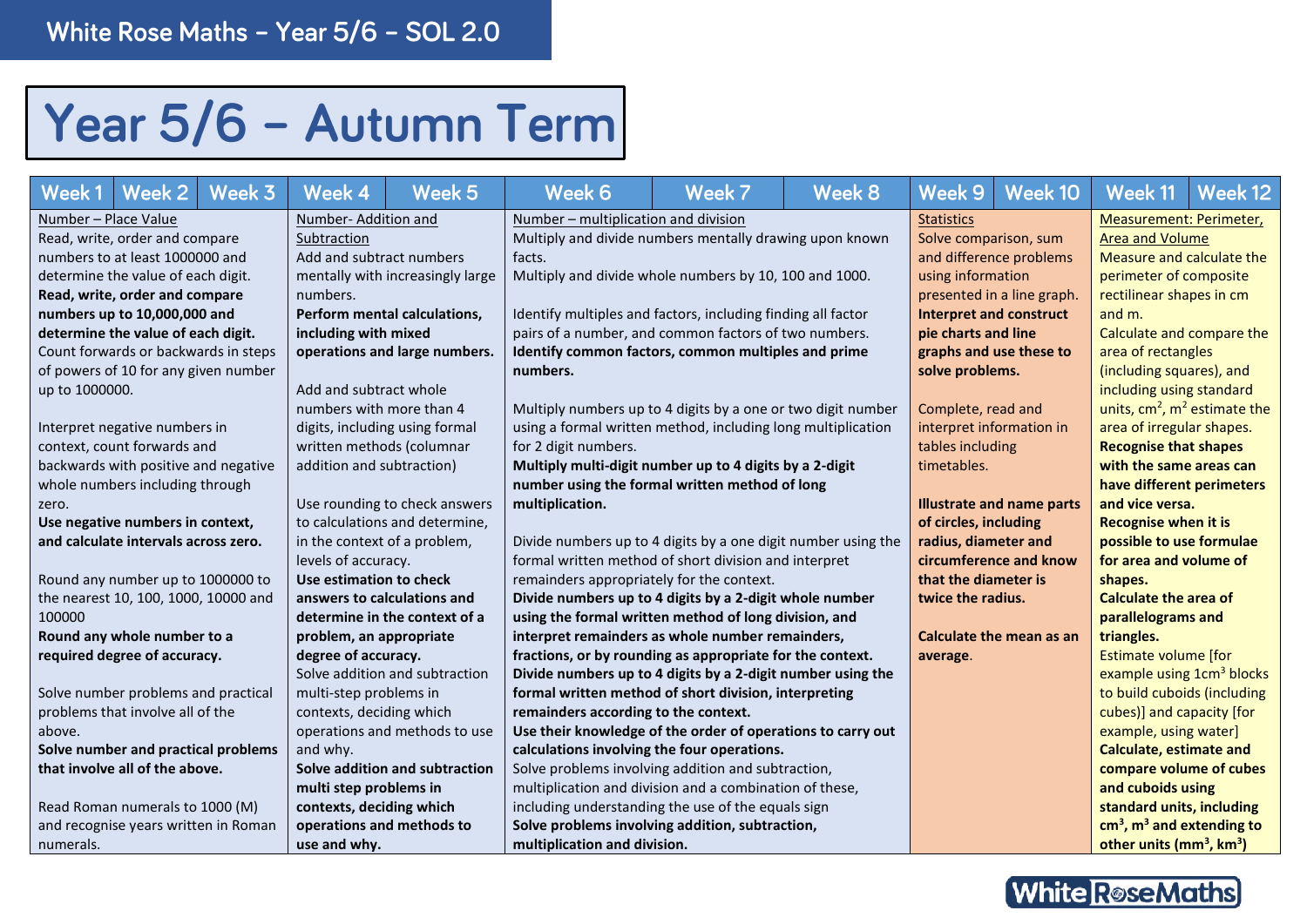## Year 5/6 - Spring Term

| Week 2<br>Week 1<br>Week 3                                                                                                                                                                                                                                                                                                                                                                                                                                                                                  | Week 4                                                                                                                                   | Week 5 | Week 6                                                                                                                                                                                                                                                                                                                                                                                           | Week 7 | Week 8                                                                                                                                                   | Week 9                                                                                                                                                                                                                                                             | Week 10                                                                                                                                                       | Week 11                                                                                                                                   | Week 12 |  |  |
|-------------------------------------------------------------------------------------------------------------------------------------------------------------------------------------------------------------------------------------------------------------------------------------------------------------------------------------------------------------------------------------------------------------------------------------------------------------------------------------------------------------|------------------------------------------------------------------------------------------------------------------------------------------|--------|--------------------------------------------------------------------------------------------------------------------------------------------------------------------------------------------------------------------------------------------------------------------------------------------------------------------------------------------------------------------------------------------------|--------|----------------------------------------------------------------------------------------------------------------------------------------------------------|--------------------------------------------------------------------------------------------------------------------------------------------------------------------------------------------------------------------------------------------------------------------|---------------------------------------------------------------------------------------------------------------------------------------------------------------|-------------------------------------------------------------------------------------------------------------------------------------------|---------|--|--|
| <b>Number: Fractions</b><br>Compare and order fractions whose denominators are multiples of the<br>same number.<br>Compare and order fractions, including fractions > 1                                                                                                                                                                                                                                                                                                                                     |                                                                                                                                          |        | <b>Number: Decimals and Percentages</b><br>Read, write, order and compare numbers with up to three<br>decimal places.<br>Recognise and use thousandths and relate them to tenths,                                                                                                                                                                                                                |        |                                                                                                                                                          |                                                                                                                                                                                                                                                                    | Year 5 - Multiplication and Division and RECAP<br>Recognise and use square numbers and cube<br>numbers and the notation for squared $(2)$ and<br>cubed $(^3)$ |                                                                                                                                           |         |  |  |
| Identify, name and write equivalent fractions of a given fraction,<br>represented visually including tenths and hundredths.<br>Use common factors to simplify fractions; use common multiples to<br>express fractions in the same denomination.                                                                                                                                                                                                                                                             |                                                                                                                                          |        | hundredths and decimal equivalents.<br>Multiply and divide whole numbers and those involving decimals<br>by 10, 100 and 1000.<br>Identify the value of each digit in numbers given to 3 decimal<br>places and multiply numbers by 10, 100 and 1,000 giving<br>answers up to 3 decimal places.                                                                                                    |        |                                                                                                                                                          | Know and use the vocabulary of prime numbers,<br>prime factors and composite (non-prime)<br>numbers<br>Establish whether a number up to 100 is prime<br>and recall prime numbers up to 19<br>Solve problems involving multiplication and                           |                                                                                                                                                               |                                                                                                                                           |         |  |  |
| number [for example $\frac{2}{5} + \frac{4}{5} = \frac{6}{5} = 1\frac{1}{5}$ ]                                                                                                                                                                                                                                                                                                                                                                                                                              | Recognise mixed numbers and improper fractions and convert from one<br>form to the other and write mathematical statements >1 as a mixed |        |                                                                                                                                                                                                                                                                                                                                                                                                  |        | Round decimals with two decimal places to the nearest whole<br>number and to one decimal place.<br>Solve problems which require answers to be rounded to | division including using their knowledge of<br>factors and multiples, squares and cubes.<br>Year 6: Algebra and Ratio                                                                                                                                              |                                                                                                                                                               |                                                                                                                                           |         |  |  |
| Add and subtract fractions with the same denominator and denominators<br>that are multiples of the same number.<br>Add and subtract fractions with different denominations and mixed<br>numbers, using the concept of equivalent fractions.<br>Multiply proper fractions and mixed numbers by whole numbers,<br>supported by materials and diagrams.<br>Multiply simple pairs of proper fractions, writing the answer in its<br>simplest form [for example $\frac{1}{4} \times \frac{1}{2} = \frac{1}{8}$ ] |                                                                                                                                          |        | specified degrees of accuracy.<br>Solve problems involving number up to three decimal places.<br>Multiply one-digit numbers with up to 2 decimal places by<br>whole numbers.<br>Use written division methods in cases where the answer has up<br>to 2 decimal places.                                                                                                                            |        |                                                                                                                                                          | Use simple formulae<br>Generate and describe linear number<br>sequences.<br>Express missing number problems algebraically.<br>Find pairs of numbers that satisfy an equation<br>with two unknowns.<br>Enumerate possibilities of combinations of two<br>variables. |                                                                                                                                                               |                                                                                                                                           |         |  |  |
| Divide proper fractions by whole numbers [for example $\frac{1}{3} \div 2 = \frac{1}{6}$ ]<br>Read and write decimal numbers as fractions [ for example 0.71 = $\frac{71}{100}$ ]<br>Associate a fraction with division and calculate decimal fraction                                                                                                                                                                                                                                                      |                                                                                                                                          |        | Recognise the per cent symbol (%) and understand that per cent<br>relates to 'number of parts per hundred', and write percentages<br>as a fraction with denominator 100, and as a decimal.<br>Solve problems which require knowing percentage and decimal<br>equivalents of $\frac{1}{2}$ , $\frac{1}{4}$ , $\frac{1}{5}$ , $\frac{2}{5}$ , $\frac{4}{5}$ and those fractions with a denominator |        |                                                                                                                                                          |                                                                                                                                                                                                                                                                    | division facts.                                                                                                                                               | Solve problems involving the relative sizes of<br>two quantities where missing values can be<br>found by using integer multiplication and |         |  |  |
| equivalents [ for example, 0.375] for a simple fraction [for example $\frac{3}{8}$ ]<br>Solve problems involving multiplication and division, including scaling by<br>simple fractions and problems involving simple rates.                                                                                                                                                                                                                                                                                 |                                                                                                                                          |        | of a multiple of 10 or 25.<br>Solve problems involving the calculation of percentages [for<br>example, of measures and such as 15% of 360] and the use of<br>percentages for comparison.<br>Recall and use equivalences between simple fractions, decimals<br>and percentages, including in different contexts.                                                                                  |        |                                                                                                                                                          | Solve problems involving similar shapes where<br>the scale factor is known or can be found.<br>Solve problems involving unequal sharing and<br>grouping using knowledge of fractions and<br>multiples                                                              |                                                                                                                                                               |                                                                                                                                           |         |  |  |